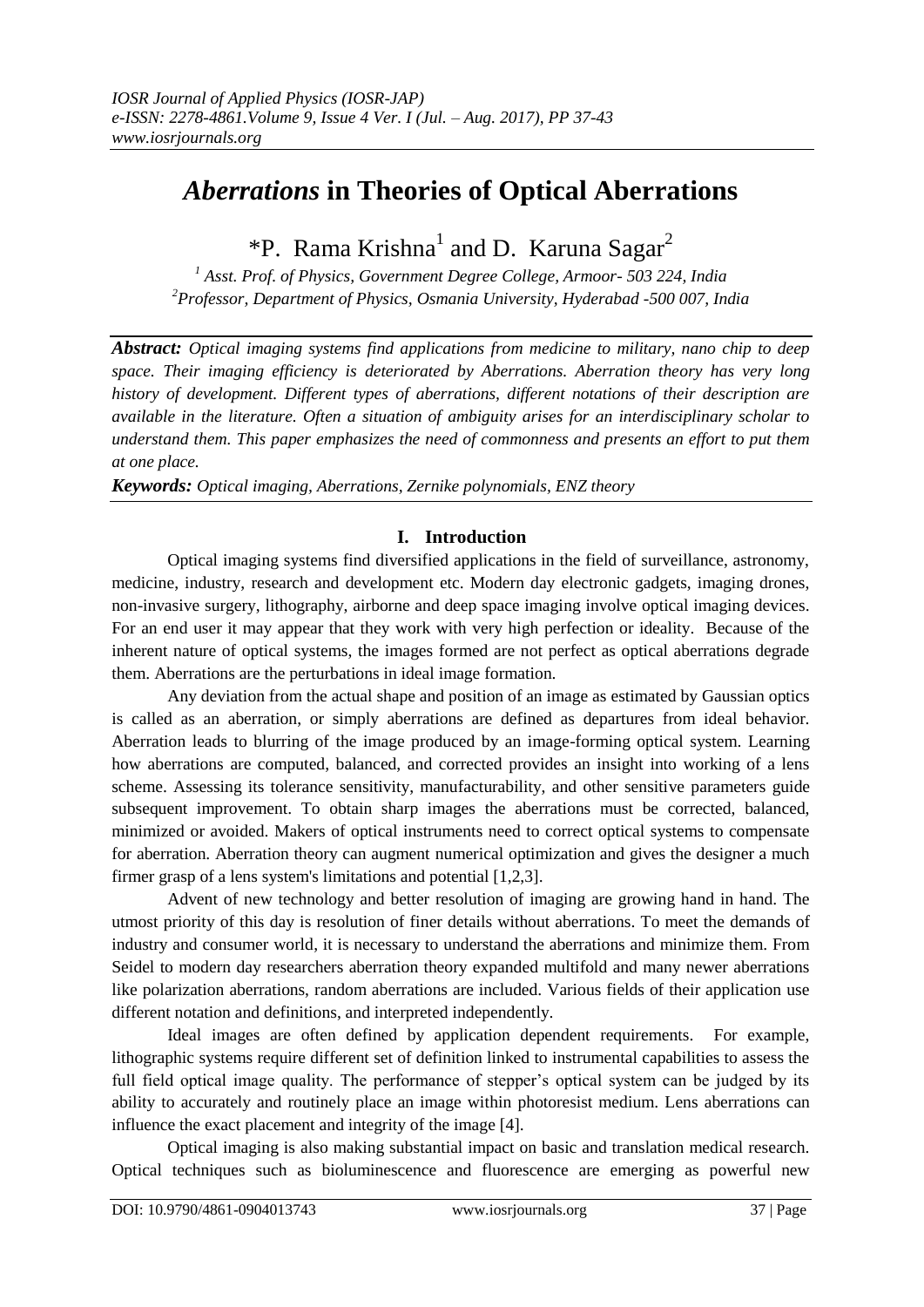modalities for molecular imaging in disease and therapy. LASIK surgery is very common now a day. Imaging science is crossing the boundaries of disciplines. For an interdisciplinary scholar coma brings *coma*. Ophthalmologist reports coma as higher order aberration, where as astrophysicist says it as either primary aberration or third order ray aberration or fourth order wave aberration depending upon context.

In addition to their type, aberrations are often specified according to their order (third-order, fifth-order, etc.), though they are called primary, secondary etc sometimes. Moreover higher order aberrations introduce new types. For example, fifth-order aberrations add the types oblique spherical aberration and elliptical coma[5]. In ophthalmic sense, aberrations are mentioned differently as Low order aberrations (LOA) and higher order aberrations (HOA) [6]. OSA made an attempt to standardize reporting of optical aberrations of eyes [7]. No such attempt is noticed in other fields of application. For a novice scholar aberration theory in available literature appears to be aberrated. An attempt is made in this paper to put all those things concerned with aberrations at one juncture.

#### **II. Theory and Discussion**

The phenomenon of aberrations in mirrors has been known since the distant past. Spherical aberration in spherical mirrors was pointed out by Roger Bacon in 13th century. In the 17th century Kepler and Descartes have noticed aberrations for refracting systems also. Optical aberrations, particularly spherical aberration, are studied by Newton. In spite of brilliant work done by Huygens, Smith, Clairant, Hertzberger, Euler & Lagranges in the field of geometrical optics, a systematic study was made only after the discovery of periscopic lens and photography in early 19th century. Earlier to this objectives of the telescopes were of small aperture and field of view. The main effort in the understanding of aberrations was given to the correction of spherical aberration and chromatic change of focus. Off-axis aberrations did not get due attention because of small field of view of then available telescopes and microscopes. The theory was further developed by Seidel, Airy, Coddington, Petzveal, Abbe, Gullstrand, Schwartzchild etc. [8].

Aberration theory is studied in two parts namely, geometrical theory and wave theory. Terms involving off axis distances in power greater than two in the expansion of characteristic function represent geometrical aberrations. As the wavefronts form the orthogonal trajectories of the light rays, lack of homocentricity of the image forming light rays is accompanied by aspheric nature of wavefronts. The inseparable relation between aspheric nature of wavefront and non-homocentricity of rays establishes connection between geometrical and wave theories of aberrations. In 1833 based on fundamental principles, Hamilton [9] introduced a function

$$
T = T^{(0)} + T^{(2)} + T^{(4)} \tag{1}
$$

describing the image formation in optical instruments, which establishes for the first time aberrations by order. Here, the second order term

$$
T^{(2)} = P_1(\alpha^2 + \beta^2) + P_2(\alpha \alpha^2 + \beta \beta^2) + P_2(\alpha^2 + \beta^2)
$$
 (2)

defines focal length(P<sub>1</sub>), magnification(P<sub>2</sub>) and chromatic aberration (P<sub>3</sub>). The variables  $(\alpha^2 + \beta^2)$ ,  $(\alpha \alpha^2 + \beta \beta^2)$  and  $(\alpha^2 + \beta^2)$  are the rotational invariants. The fourth order term defines spherical and other aberrations.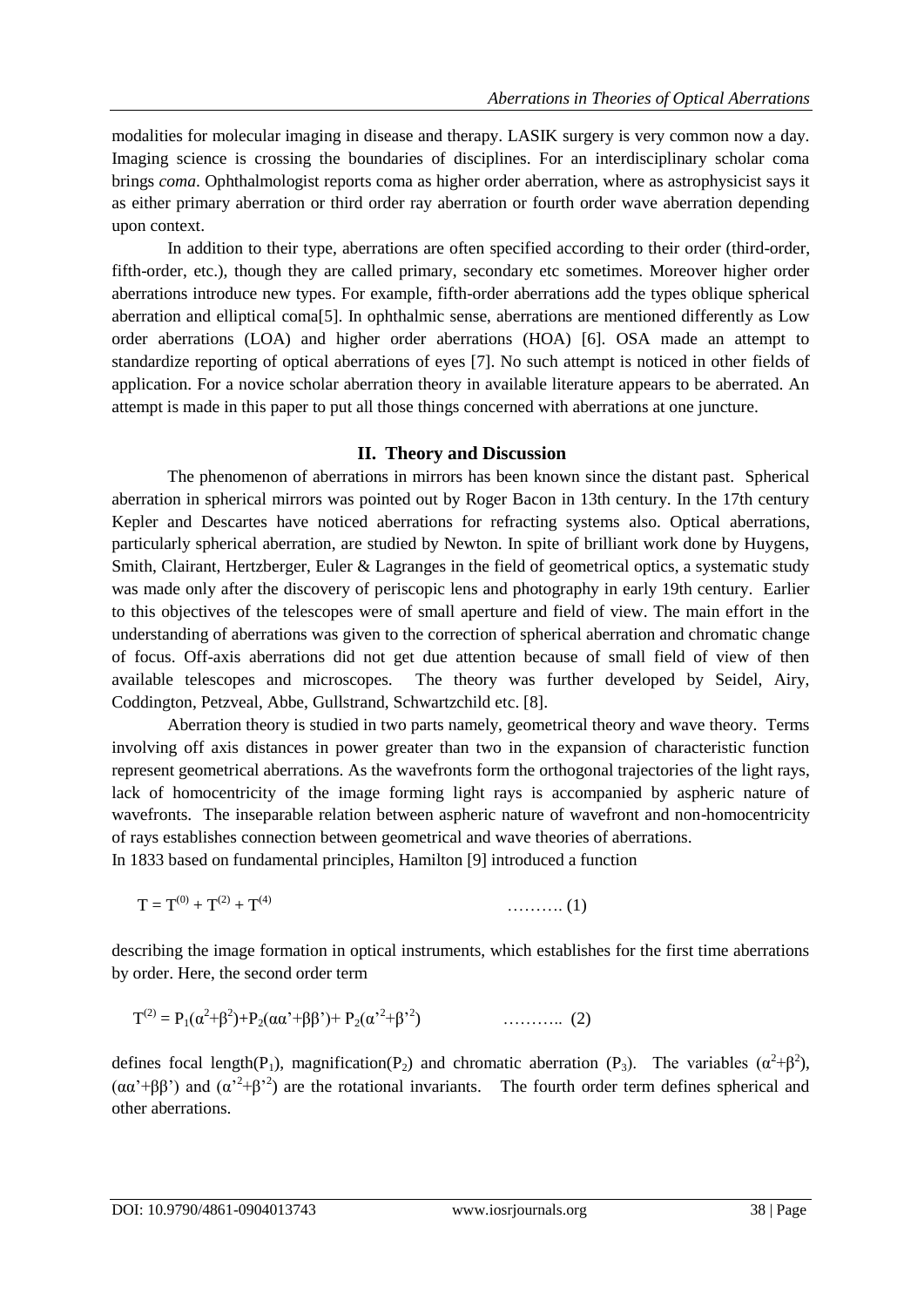$T^{(4)} = Q_1(\alpha^2 + \beta^2)^2 + Q_2(\alpha^2 + \beta^2)(\alpha\alpha^2 + \beta\beta^2) + Q_3(\alpha^2 + \beta^2)(\alpha^2 + \beta^2^2) + Q_4(\alpha\alpha^2 + \beta\beta^2)^2 + Q_5(\alpha\alpha^2 + \beta\beta^2)(\alpha^2 + \beta^2) + Q_6(\alpha^2 + \beta^2)$  $+\beta^{2})^{2}$ 

……….(3)

This equation opened discussion for other possible aberrations, which were not identified till that date. In 1836 Gauss developed first order theory of image formation introducing the concept of cardinal points and planes popularly known as Gaussian optics. It was the first theoretical model describing the image formation in ideal and symmetric optical system.

In 1856 Seidel took into account all the terms of the third order in a general centered system of spherical surfaces [10]. The Seidel aberrations account for the monochromatic geometrical aberrations of centered optical systems, i.e. defects from perfect imagery in optical systems that have an optical axis. The types of aberrations can be developed from considerations of symmetry, and are given names such as spherical aberration, coma, astigmatism, field curvature, and distortion. Seidel's third order aberrations not only gave insight into the nature of different types of aberration, but also provided a powerful tool for optical system design by studying the contributions of each optical surface to the total of the aberrations, interestingly much beyond the expectations of Seidel.

It has been known for a long time that 3rd order aberration terms alone are insufficient to describe the performance of optical systems that must meet high demands in aperture and/or field, and an extension to higher orders appears to be a logical choice. Unfortunately, there are two drawbacks. First, an extension of Seidel's method to fifth order is quite cumbersome. Several attempts by different people have been recorded to overcome this hurdle. Second, the higher-order aberration coefficients suffer from a lack of correlation with the properties of the individual optical surfaces of a system.

In 1905 Schwarzschild introduced the concept of Eikonal or a characteristic function of four variables and could calculate 5th order coefficients [11]. It is helpful in understanding the propagation of light through optical system at a higher level of detail. The theory is further developed by Steward[12], Herzberger [13], Kohlschutter[14]. Aberrations of order greater than five are studied by Velzel and Meijere[15], Bociort, Anderson and Beckmann[16], but did not attract much attention owing to their less practical importance. Increase in number of aberration types and their order lead to more confusion in interpretation. This was overcome by developing aberration polynomial like Zernikes.

The magnitude of the aberrations is expressed in terms of an aberration polynomial. The aberration polynomial coefficients can be found from a series expansion of the law of refraction. Buchdahl [17] introduced an iteration procedure for rotational symmetric system to compute higherorder coefficients from low-order coefficients. Transverse ray displacements, longitudinal ray displacements, or wavefronts can be constructed using it.

Geometrical theory of aberrations will be correct only if the magnitude of aberrations is more than that of wavelength of light. In most of the instruments such large aberrations will be corrected and tolerance for small possible aberrations is checked so that the system remains useful. Keeping this in mind smaller wavefront errors are investigated at each and every point in the image plane taking phase relations into consideration.

In the mid of  $20<sup>th</sup>$  century Hopkins developed wave theory of aberrations based on Fourier method. His student Shack further developed it by writing aberration as function of field (H) and aperture (ρ) vectors. To precisely determine image quality it is necessary to have knowledge of the optical field at the exit pupil of an optical system, and then perform a diffraction integral. According to Kirchhoff-Fresnel formula geometrical field G(H,ρ) at the exit pupil of an optical system is given by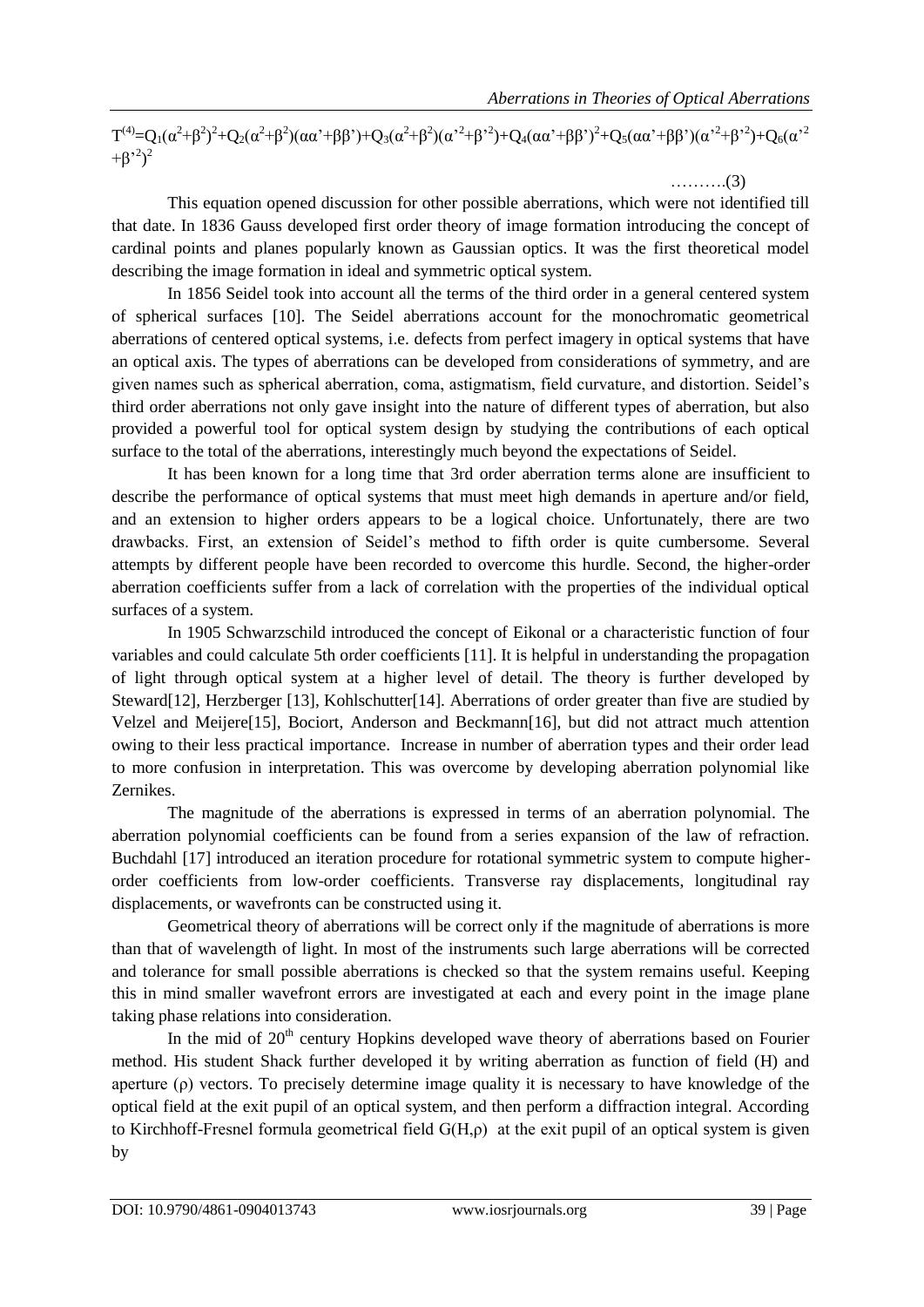$$
G(H,\rho) = f(\rho) \cdot \exp\left\{-i\ \frac{2\pi}{\lambda}\left(S(H,\rho) - W(H,\rho)\right)\right\} \tag{4}
$$

 $f(\rho)$  being the aperture function. The aberration function W(H, $\rho$ ) is the optical path difference between sphere function  $S(H,\rho)$  and actual wavefront. To obtain the image diffraction calculation is performed. According to Hopkins the wave aberration function is given by

$$
W(H,\rho) = \sum C_{ABC} h^A \rho^B \cos^C \phi \qquad (5)
$$

Where  $C_{ABC}$  is the numerical constant, h is the image height,  $(\rho, \phi)$  are the polar coordinates of ray intersection with aperture and A,B,C are the integers. (A+B-1) is the order of the ray/geometrical aberration. Hopkin's way of representing aberrations is shown in **Table -1**. The relation between ray (TRA) and wave aberrations is given by

$$
TRA = -\frac{R}{n} \nabla W \tag{6}
$$

Here R is the radius of wavefront and n is the index of refraction of final medium There are 2 first order terms, 5 third order terms, and 9 fifth order terms and so on. The number of terms in  $N^{th}$  order is given by  $2+3+4+5+$ ………..+0.5(N+3).

The equations needed to calculate aberration coefficients are complicated, but can be readily evaluated numerically by optical design softwares. Another landmark in aberration theory is introducing Zernike polynomials. The Zernike polynomials were introduced by Frits Zernike in the early 20th century and later developed by several workers to describe the diffraction theory of aberrations [18]. Using Zernike polynomials, Nijboer represented the complex field in the exit pupil and focal plane. Like the Seidel aberration polynomial, Zernike polynomials describe defects from perfect imagery, but the nature of the Zernike expansion is different from the Seidel expansion. The Zernike coefficients are ordinarily found using a least-squares fit to a grid of exact ray data, while the Seidel coefficients can be computed from paraxial ray data. In the early days, the computational cost of Zernike coefficients severely limited their use in optical design, but the availability of low-cost and high-speed computers today has rekindled interest in the use of Zernike coefficients both to specify aspheric surfaces, and to build error functions. The beauty of Zernike polynomials is automatic balancing of aberrations of various orders. Zernike way of representing aberrations is shown in **Table -2.**

Zernike polynomials describe the properties of an aberrated wavefront without regard to the symmetry properties of the system that gave rise to the wavefront. The other advantages being they form a complete set, can be readily separated into radial and angular functions, and the individual polynomials are orthogonal over the complete unit circle [19]. However, they are not orthogonal over portions of the unit circle. If the polynomials are generated by fitting to a limited set of data points, the orthogonality relationships may not be maintained. One fairly new application of Zernike polynomials in optical design is for the representation of aspheric surfaces, either refractive or diffractive. Here, the orthogonality of the coefficients is useful for introducing higher-order terms that are independent of the lower-order terms.

The common misconception is that the low-order Zernike polynomials have a one-to-one correspondence to the common Seidel aberrations. For example, the Zernike coefficient for spherical aberration  $(Z_4^{-4})$  is compared with the primary spherical aberration (SA3). This is misleading, because it is neither possible to compute  $Z_4^{-4}$  from SA3, nor vice versa. If the aberrations function having no aberrations higher than third order describing a system over the entire unit circle, then such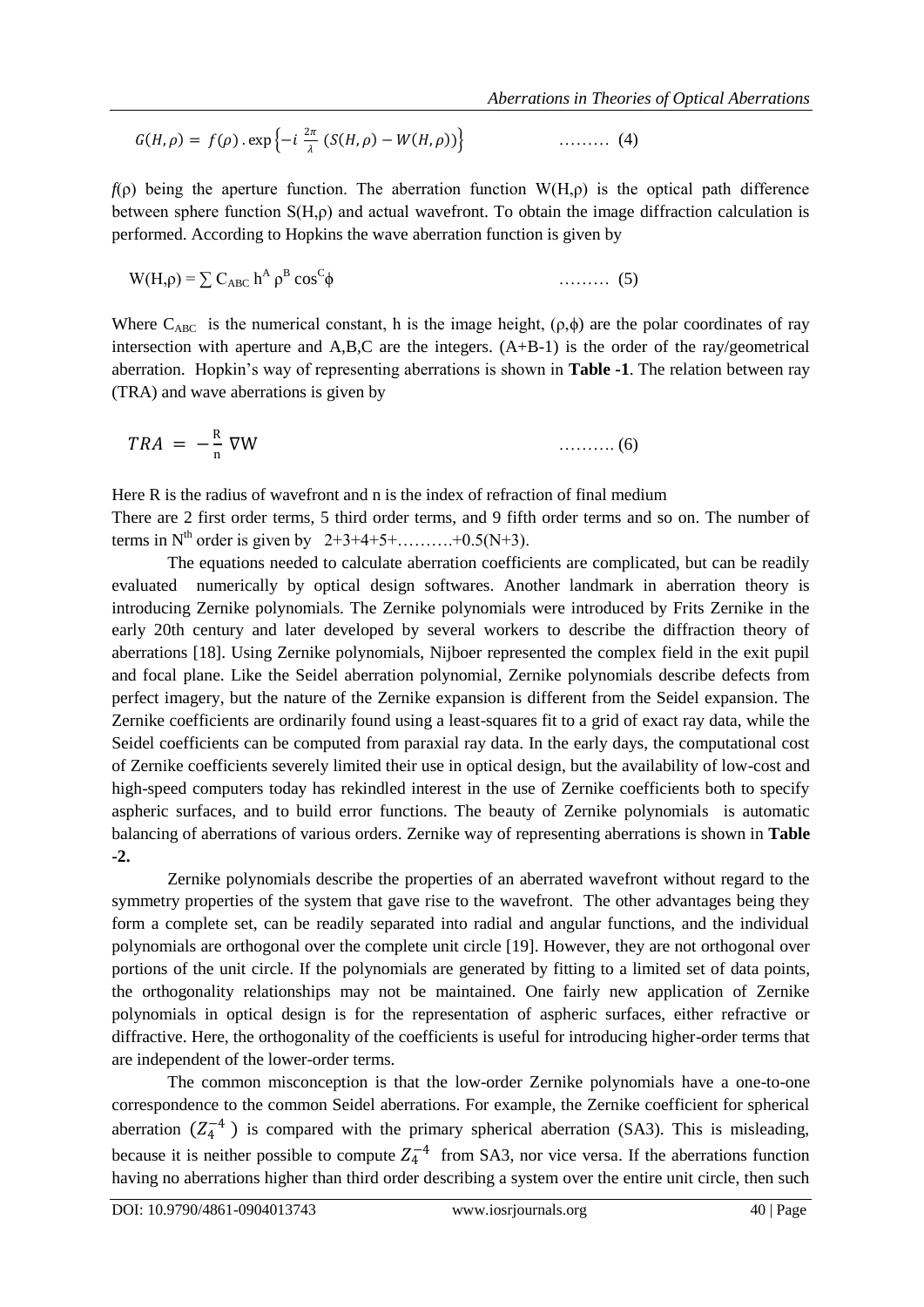a correspondence may be possible. But if fifth or higher-order aberrations are present, then the equality of the third-order relationships is not maintained [20].

Nijboer extended his results for low order, small amplitude aberrations to small volumes out of focal plane. The process adopted was crude and hence could not be extended for large volumes. Braat, Dirksen and Janssen have successfully explained analytically the focal field over a large volume taking vector diffraction effects into consideration [21], and the theory is called as Extended Nijboer-Zernike(ENZ) theory. This theory is advantageous in aberration retrieval, high NA imaging, imaging of extended objects in a stratified medium.

Polarization aberrations are the changes in the phase, amplitude and polarization states of optical field across the exit pupil. Polarization effects are observable when the field in the exit pupil is taken in vector form. Diattenuation and Retardance are the two polarization effects. Polarization change also occurs at each reflecting and refracting surface due to differences between the s and pcomponents of the light's reflectance and transmission coefficients. These polarization aberrations introduce phase changes in the diffraction image proportional to first and second derivatives of unpolarized aberrated image structure [22]. Two orthogonal fields  $R_n$  and  $T_n$  form an adequate basis to express the amplitude A of the optical field. These two fields are related to wave aberration function as

$$
\overrightarrow{R_n} = \overrightarrow{\nabla} W(\overrightarrow{t}, \overrightarrow{H}, \overrightarrow{\rho}) = \overrightarrow{x} \frac{\partial W}{\partial x} + \overrightarrow{y} \frac{\partial W}{\partial y}
$$
\n
$$
\overrightarrow{T_n} = \overrightarrow{\nabla} X W(\overrightarrow{t}, \overrightarrow{H}, \overrightarrow{\rho}) = \overrightarrow{x} \frac{\partial W}{\partial y} - \overrightarrow{y} \frac{\partial W}{\partial x}
$$
\n
$$
\dots \dots \dots \dots \dots \tag{8}
$$

The aberration function in terms of vectors is given by

$$
W(\vec{t}, \vec{H}, \vec{\rho}) = \sum_{\substack{k,m,n,p,q\\2m+n+q,\\n,p,q}} W_{2k+n+p, (\vec{H}, \vec{H})^k (\vec{\rho}, \vec{\rho})^m (\vec{H}, \vec{\rho})^n (\vec{t}, \vec{H})^p (\vec{t}, \vec{\rho})^q \quad \dots \dots \dots (9)
$$

Like Seidel and Zernike aberration terms, here also we find terms of different order. We get three first order and fifteen third order terms as a function of symmetry, field and aperture vectors.

| S.No.          | <b>Aberration Term</b>                | <b>Name</b>                 | Order | <b>Classification</b> |
|----------------|---------------------------------------|-----------------------------|-------|-----------------------|
| 1              | $C_{020} \rho^2$                      | Longitudinal shift of image | 1     |                       |
| 2              | $C_{111}$ h $\rho$ cos $\phi$         | Vertical shift of image     | 1     |                       |
| 3              | $C_{040} \rho^4$                      | Spherical aberration        | 3     |                       |
| $\overline{4}$ | $C_{131}$ h $\rho^3$ cos $\phi$       | Coma                        | 3     | Seidel<br>Aberrations |
| 5              | $C_{220}$ $h^2$ $\rho^2$              | Petzual curvature           | 3     |                       |
| 6              | $C_{222}$ $h^2$ $\rho^2$ $\cos^2\phi$ | Astigmatism                 | 3     |                       |
| 7              | $C_{311}$ $h^3$ $\rho^1$ cos $\phi$   | Distortion                  | 3     |                       |
| 8              | $C_{060} \rho^6$                      | Spherical aberration        | 5     |                       |
| 9              | $C_{151}$ h $\rho^5$ cos $\phi$       | Linear Coma                 | 5     | Schwarzschild         |
| 10             | $C_{331} h^3 \rho^3 \cos \phi$        | Elliptical Coma (cubic)     | 5     | Aberrations           |
| 11             | $C_{333} h^3 \rho^3 \cos^3 \phi$      | Elliptical Coma (line)      | 5     |                       |

**III.Tables Table 1:** Hopkin's way of representing aberrations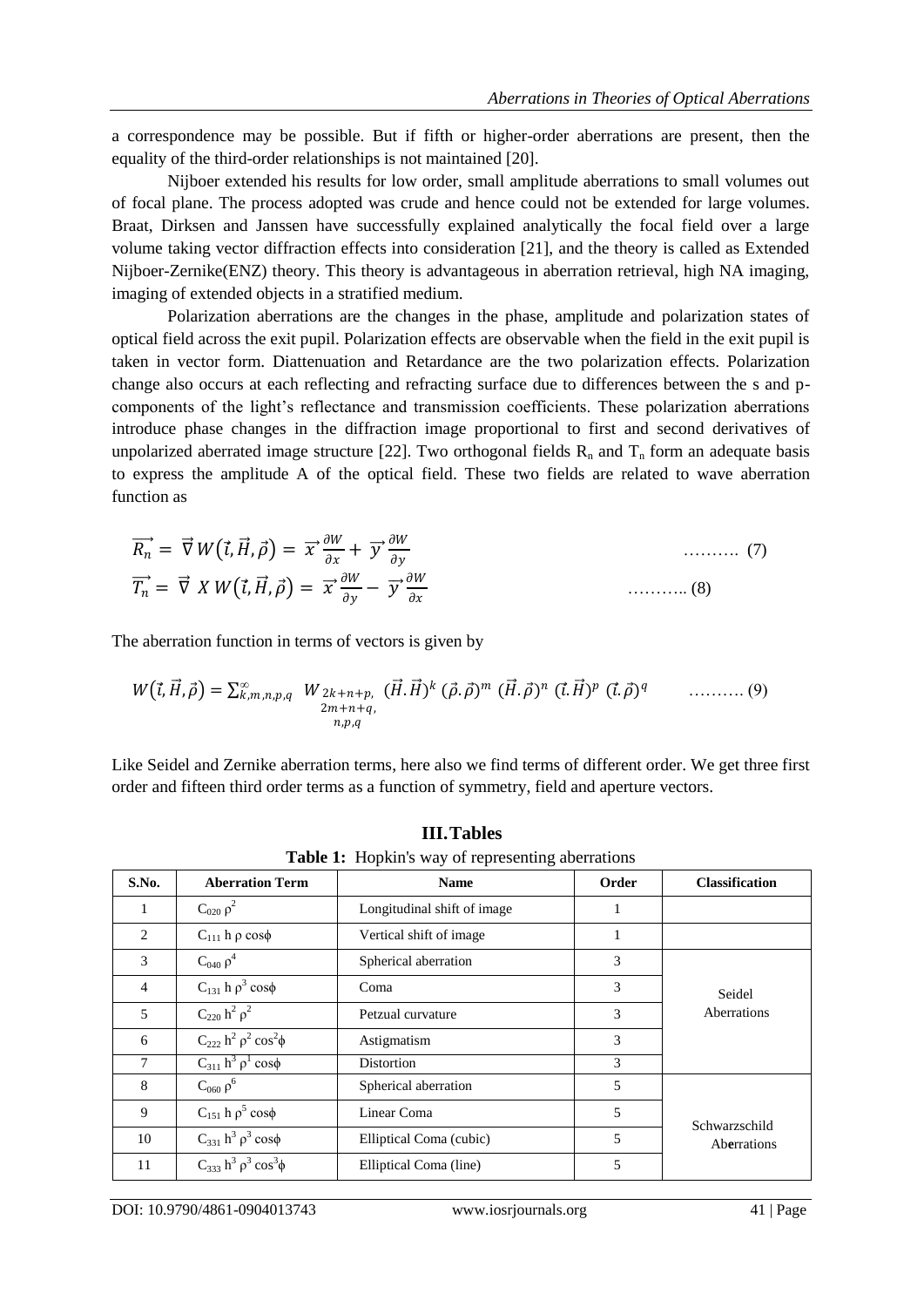| 12 | $C_{240}$ $h^2$ $\rho^4$                                  | Oblique spherical (sagittal)  |  |
|----|-----------------------------------------------------------|-------------------------------|--|
| 13 | $C_{242}$ h <sup>2</sup> $\rho^4$ cos <sup>2</sup> $\phi$ | Oblique spherical(tangential) |  |
| 14 | $C_{420}$ h <sup>4</sup> $\rho^2$                         | Petzual curvature             |  |
| 15 | $C_{420}$ h <sup>4</sup> $\rho^2$ cos <sup>2</sup> $\phi$ | Astigmatism                   |  |
| 16 | $C_{511} h^5 \rho^1 \cos \phi$                            | Distortion                    |  |
| 17 | .                                                         |                               |  |

| S.No.          | Order          | Frequency      |                                                        |                             |  |
|----------------|----------------|----------------|--------------------------------------------------------|-----------------------------|--|
|                | (n)            | (m)            | <b>Aberration term</b>                                 | <b>Classification</b>       |  |
| $\mathbf{1}$   | $\Omega$       | $\Omega$       | 1                                                      |                             |  |
| $\overline{c}$ | $\mathbf{1}$   | $-1$           | $2 \rho \sin \phi$                                     |                             |  |
| $\overline{3}$ | $\mathbf 1$    | $\mathbf{1}$   | $2 \rho \cos \phi$                                     |                             |  |
| $\overline{4}$ | $\overline{2}$ | $-2$           | $\sqrt{6} \rho^2 \sin 2\phi$                           | Lower order                 |  |
| 5              | $\overline{2}$ | $\overline{0}$ | $\sqrt{3}$ (2 $\rho^2$ -1)                             | Aberrations                 |  |
| 6              | $\mathbf{2}$   | $\overline{2}$ | $\sqrt{6} \rho^2 \cos 2\phi$                           | (LOAs)                      |  |
| $\tau$         | 3              | $-3$           | $\sqrt{8} \rho^3 \sin 3\phi$                           |                             |  |
| 8              | 3              | $-1$           | $\sqrt{8}(3\rho^3-2\rho)\sin\phi$                      |                             |  |
| 9              | 3              | $\mathbf{1}$   | $\sqrt{8}$ (3 $\rho^3$ – 2 $\rho$ ) cos Ø              |                             |  |
| 10             | 3              | $\overline{3}$ | $\sqrt{8} \rho^3 \cos 3\phi$                           |                             |  |
| 11             | $\overline{4}$ | $-4$           | $\sqrt{10} \rho^4 \sin 4\phi$                          |                             |  |
| 12             | $\overline{4}$ | $-2$           | $\sqrt{10}$ $(4\rho^4 - 3\rho^2)$ sin 2 Ø              |                             |  |
| 13             | $\overline{4}$ | $\overline{0}$ | $\sqrt{5} (6\rho^4 - 6\rho^2 + 1)$                     |                             |  |
| 14             | $\overline{4}$ | $\overline{2}$ | $\sqrt{10}$ (4 $\rho^4$ – 3 $\rho^2$ ) cos 2 $\phi$    | Higher order<br>Aberrations |  |
| 15             | $\overline{4}$ | $\overline{4}$ | $\sqrt{10} \rho^4 \cos 4\phi$                          | (HOAs)                      |  |
| 16             | 5              | $-5$           | $\sqrt{12}\rho^5$ sin 5 $\phi$                         |                             |  |
| 17             | 5              | $-3$           | $\sqrt{12}$ (5 $\rho^5$ – 4 $\rho^3$ ) sin 3 $\phi$    |                             |  |
| 18             | 5              | $-1$           | $\sqrt{12} (10\rho^5 - 12\rho^3 + 3\rho) \sin \phi$    |                             |  |
| 19             | 5              | $\mathbf{1}$   | $\sqrt{12} (10 \rho^5 - 12 \rho^3 + 3 \rho) \cos \phi$ |                             |  |
| 20             | 5              | $\overline{3}$ | $\sqrt{12}$ (5 $\rho^5 - 4\rho^3$ ) cos 3 Ø            |                             |  |
| 21             | 5              | 5              | $\sqrt{12}\rho^5 \cos 5\phi$                           |                             |  |
|                |                |                |                                                        |                             |  |

**Table 2:** Zernike way of representing aberrations

## **IV.Conclusion**

Imaging science finds diversified applications. Theory of aberrations is explained in different ways in different fields of application. To avoid the ambiguity in the theory for an interdisciplinary scholar a consensus in definitions, notation of aberrations must be evolved. The discussion presented in this paper brings about an oversight of different types of optical aberrations and their notation. A dearth of consensus is emphasized.

## **Acknowledgements**

Authors thank S N Tandon, Emeritus Professor, IUCAA, Pune and S R Bharadwaj, Director, Brien Holden Institute of Optometry and Vision Sciences, LVPEI, Hyderabad for useful discussions.